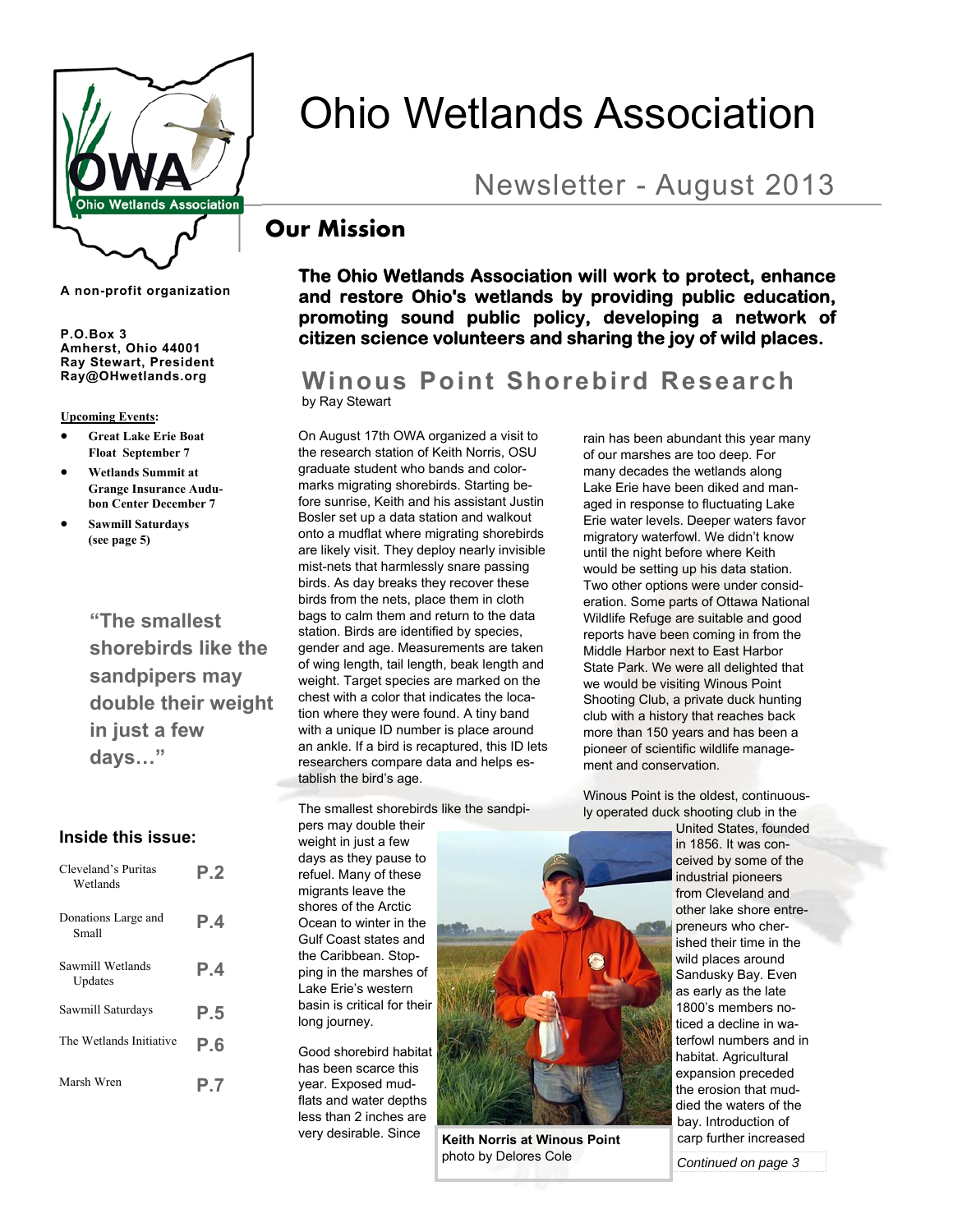# **Urban Green Spaces: Cleveland's Puritas Wetlands**

By Liz McQuaid

In a west side neighborhood that is a mix of industrial and residential, which Cleveland calls Bellaire-Puritas, lays a hidden gem. Officially, it is a storm water detention basin for Cleveland's Division of Water Pollution Control.



**Open Water and Phragmites** photo by Liz McQuaid

**"But to me it is my beloved neighborhood birding hot spot."** 

But to those of us who live in the area it is the Puritas Wetlands.

With a little over 80 acres, it is a lowland that collects storm water from parts I-480, W  $150<sup>th</sup>$  St, the Industrial Parkway that runs along two sides, the retail area on Puritas and W  $140<sup>th</sup>$ , and the residential neighborhoods that lie on the west side of the basin. The west branch of Big Creek runs through it before going under-

ground for several miles, and eventually meeting up with the east branch and flowing into the Cuyahoga River, and out into the lake.

Bill Oatey, chairman of plumbing supplies manufacturer Oatey Co. brought the diversity of wildlife to the attention of the Wildlife Habitat Council. Soon after the Cleveland Museum of Natural History (CMNH) did a survey there and found over 130 species of birds, and over 60 species of plants including sundrops and whorled milkweed. They are currently working on a plan to try to eliminate the invasive species.

But to me it is my beloved neighborhood

birding hot spot. Even though it is in a fenced off area, in the spring when the water is high and the cattails and the phragmites are low the bird watching there from the edges is incredible. Seen this year are species like Virginia Rail, Least and American Bittern, Black Crowned Night Heron, Sora, Green and Blue-winged Teal, Marsh Wren, and about 90 more. I am hoping for more this area to retain more water to keep it attractive to water birds all year long.

For more information:

http://bpdc.org/ planningdevelopment/ puritas-wetlands/



**Coyote and Mallards at Puritas Wetlands** 

photo by Liz McQuaid

**Page 2**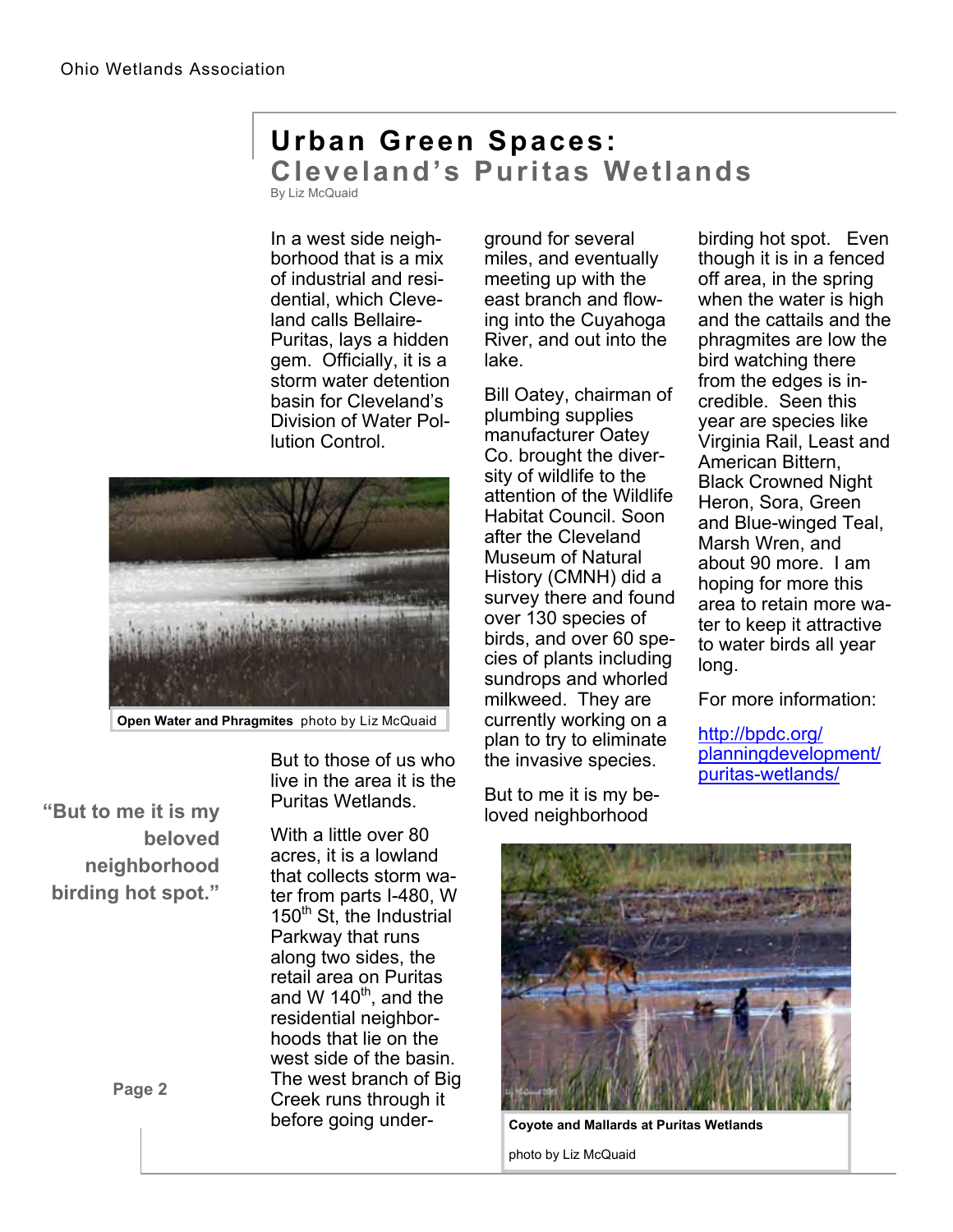Winous Point Shorebird Research continued from page 1

the turbidity of the waters. Market hunters were harvesting waterfowl for a growing colonizing population. Fluctuating Lake Erie water levels impacted local marshes and contributed to an already declining duck diversity and abundance. As the Great Black Swamp of Northwest Ohio was drained and converted to farmland, wildlife habitat declined throughout.

Members of Winous Point were determined to take action and ensure that their favored pass-time and recreation would endure. At a time when science was still young, they launched scientific enquiry into sustainable harvesting of ducks and recognized the need to manage the timing and techniques employed by both commercial and recreational shooters. Decades would pass until science impacted public policy and enforcement but many of the most damaging practices were halted. Ducks would not be hunted during the breeding season. Baiting techniques were banned. Wildlife populations were stabilized. What had become policy within Winous Point became statutory law in Ohio and grew to become nationwide practice in the 20th century.

Along with these policy initiatives investments were made in the physical environment of Winous Point.



**Solitary Sandpiper** photo by Delores Cole

Dikes were built to control water levels. Pumps were used to raise or lower water levels. These management practices helped create the open water and vegetation that would bring the desired ducks and provide suitable shooting positions for the members. In the 21st century, the Winous Point Marsh Conservancy (founded in 1999) has been established to manage the roughly 5000 acres including some



**Snipe** photo by Delores Cole

of the waters of Muddy Creek that initiates the greater Sandusky Bay. Included in the Conservancies mission is the maintenance of habitat for shorebirds. It's not just about ducks anymore.

For a more detailed history consider reading a new book published in 2010, Winous Point, 150 years of Waterfowling and Conservation by Todd Sedgwick and Roy Kroll. A hefty book that would be at home on a coffee table gives detailed accounts of the people, policy and practices that has led to an exemplary institution that respects wildlife and finds a balance in sport shooting, harvesting and sustainability.

On this day more than 40 birds were processed and gently released. 4 of them were recaptures, an exceptional event in terms of preferred data. Hoping to learn how long these migrant shorebirds stay to refuel and how successful they are at gaining weight is important for future land management decisions. The chest painting is important to understand their foraging range. When not netting birds, Keith and Justin cruise the likely areas where shorebirds could be, hoping to spot their marked birds and map the range where they feed. If you are out there birding for shorebirds and see blue or red markings on the front of an otherwise buff and beige peep, it must be one of Keith's recent captures. These marks fade within a few weeks and do no harm to the bird. It only serves to help the research on range and distribution of this migrating population of shorebirds that find refuge in the limited and rare wetland habitat that they depend upon.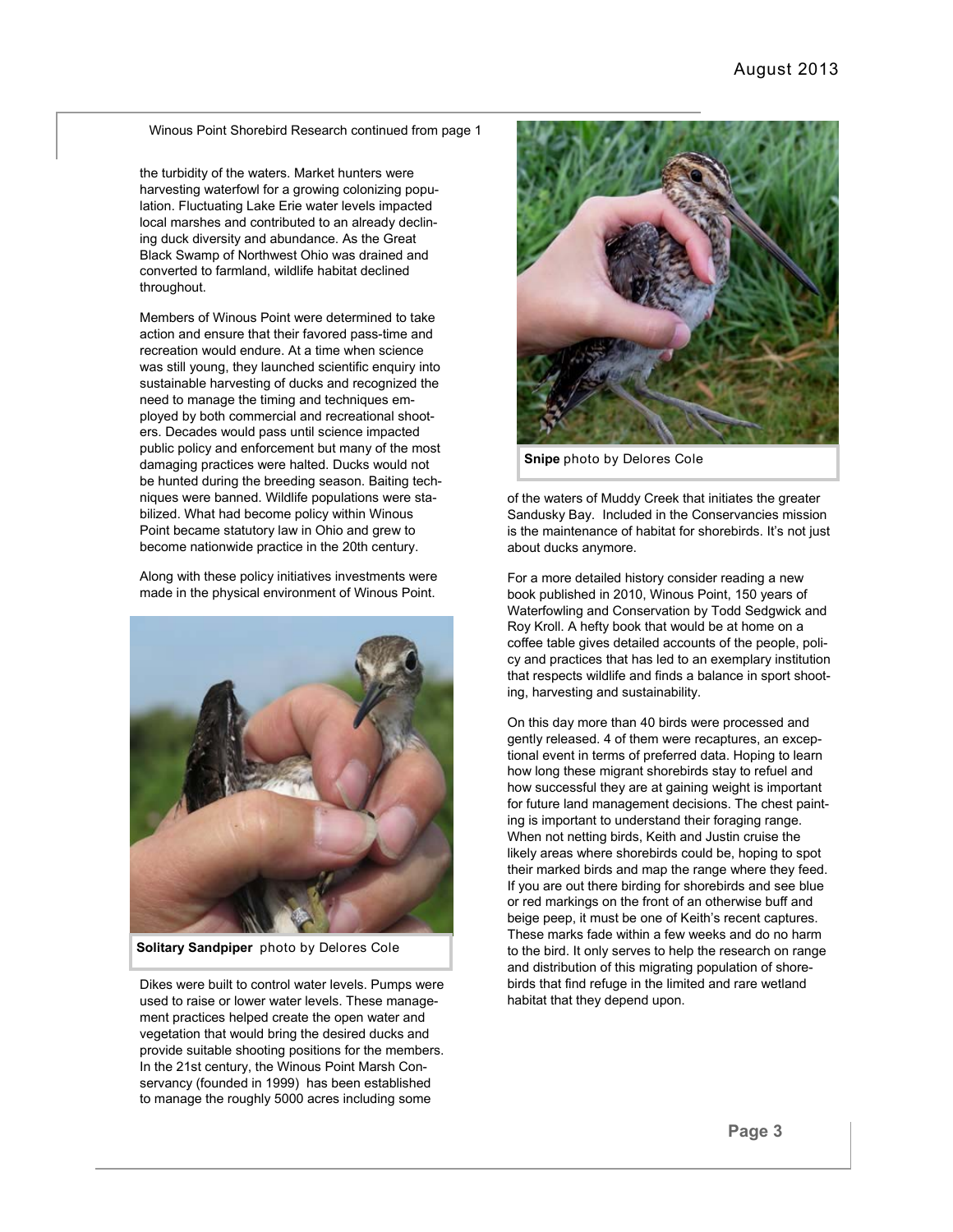## **Donations Large and Small**

**Time** *to renew your membership!*

*All membership dues tax-deductible.*

We usually count our donations in terms of total dollars. When not looking at those dollar signs we soon visualize the membership base. Who are those generous people that support OWA? and donations are fully They are friends, neighbors and those who have seen us tabling for outreach and support. Three years ago we abandoned our decades-long presence at the  $\overline{L}$ 



rain County Fair. Similar practices in the past garnered a regional membership with lasting support. Recently our number of members with current dues has faded. We hope to turn that around. You can help by renewing your membership now. Go to http://ohwetlands.com/ Membership.html

If you are receiving this by mail, complete the form on the outside fold of this newsletter, enclose a check at your preferred membership level and mail it.

While the number of donors has seen a decline, the total support is increasing. Don't let this sound like an excuse to put your checkbook away. The fact that we are getting the word out of our nonprofit status has loosened some purse strings. Yes, we are a federally recognized 501(c)3. Donations to us are recognized like any other tax exempt organization. We are not lawyers or accountants so check with yours to be sure about your tax advantages.

This summer, beyond my wildest dreams, a friend and neighbor paid for my wish list. She made the donation deliberately to improve her own federal tax obligation. She also has sincere compassion for natural areas and the work we are doing. Gifts at the 'contributing' levels are very helpful as they quickly beef up our bottom line. But basic standard membership levels are just as important. Having large numbers of members gives us more clout. Please contribute at the highest level you are comfortable with knowing that whatever that amount is, your generosity inspires us.

#### **Sawmill Wetlands Updates**  by Michelle Shinew

 On September 7th, the Turtle Lady will bring some native and special species to share with our visitors

This summer has been a season for showing off the Wetlands as the incredible vernal pools disappeared. The mallard duck family as moved on. The red tailed teenage hawks were not happy during our visits, but their screech delighted visitors as they sailed above us. We've also had received pictures of the deer that enjoy the Wetlands when we are not around. Members of the Columbus Audubon Club have stopped by and found a variety of birds even during the time we are hosting our visitors.

Richard Moseley, Retired Chief of the Ohio Division of Natural Areas and Preserves captured visitors attention and quizzed them on the types of trees and plants along the boardwalk. Barbara Barbosa of Wild Ones of Central Ohio has joined our monthly programs with an incredible display of free materials to answer questions about going native in your backyard. We have also been visited by a red tailed hawk and kestrel from the Ohio Wildlife Center thanks to our new Friend, Darlene Sillick. Darlene was actually part of the group that originally worked in the Wetlands and she has joined us to maintain the bird boxes and bring us special visitors from the OWC.

Most important has been the news that the potential swap of the Sawmill property for another piece of land

along the Olentangy River was stopped. While the threat

of **future** development remains unless we can get a preservation easement or other solution, the Friends continue to partner with the great staff at ODNR and area naturalists to provide our neighborhood with a unique opportunity to see what is going on in the woods behind the gates. Our goal is to make the Sawmill Wetlands an integral part of this area and a cool shady spot where visitors can learn more about the value of wetlands in our community.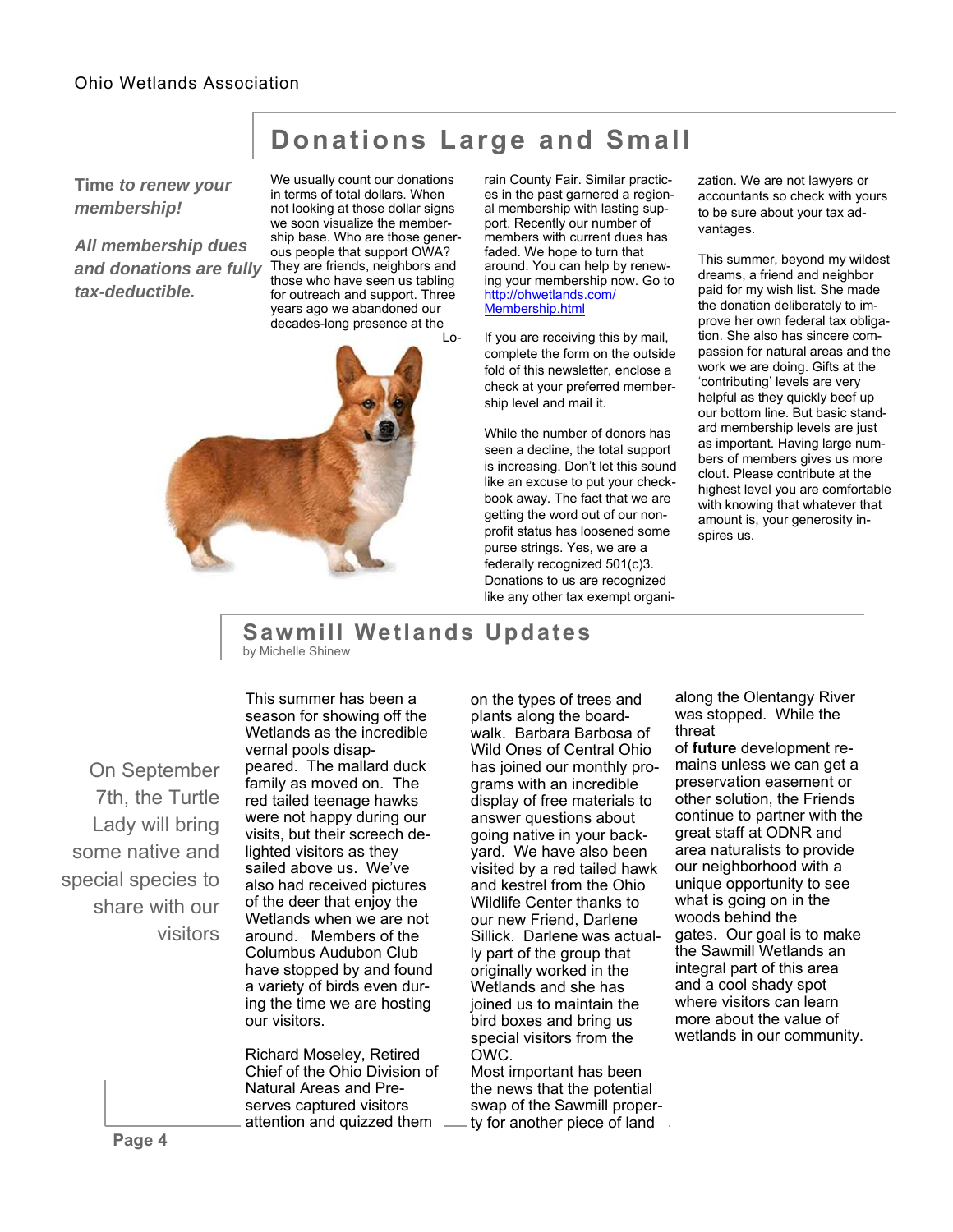

wildlife and nature education displays booklets and posters for early birds! is beautiful 18-acre natural preserve, while

different flora and fauna seen each month

t your unique close-to-home nature spot!

### **Is State Wildlife Education Area**

LHmwc nill Wetlands.org



 $\blacktriangleright$  Featuring local

 $\blacktriangleright$  Free nature

 $\triangleright$  Tour and relax in the learning more about the

 $\triangleright$  Continue to suppor

#### **Sawmill Wetland**

2674 Sawmill Place Blvc Columbus OH 43235 Map: http://goo.gl/maps Web: FriendsOfTheSawr

**Page 5**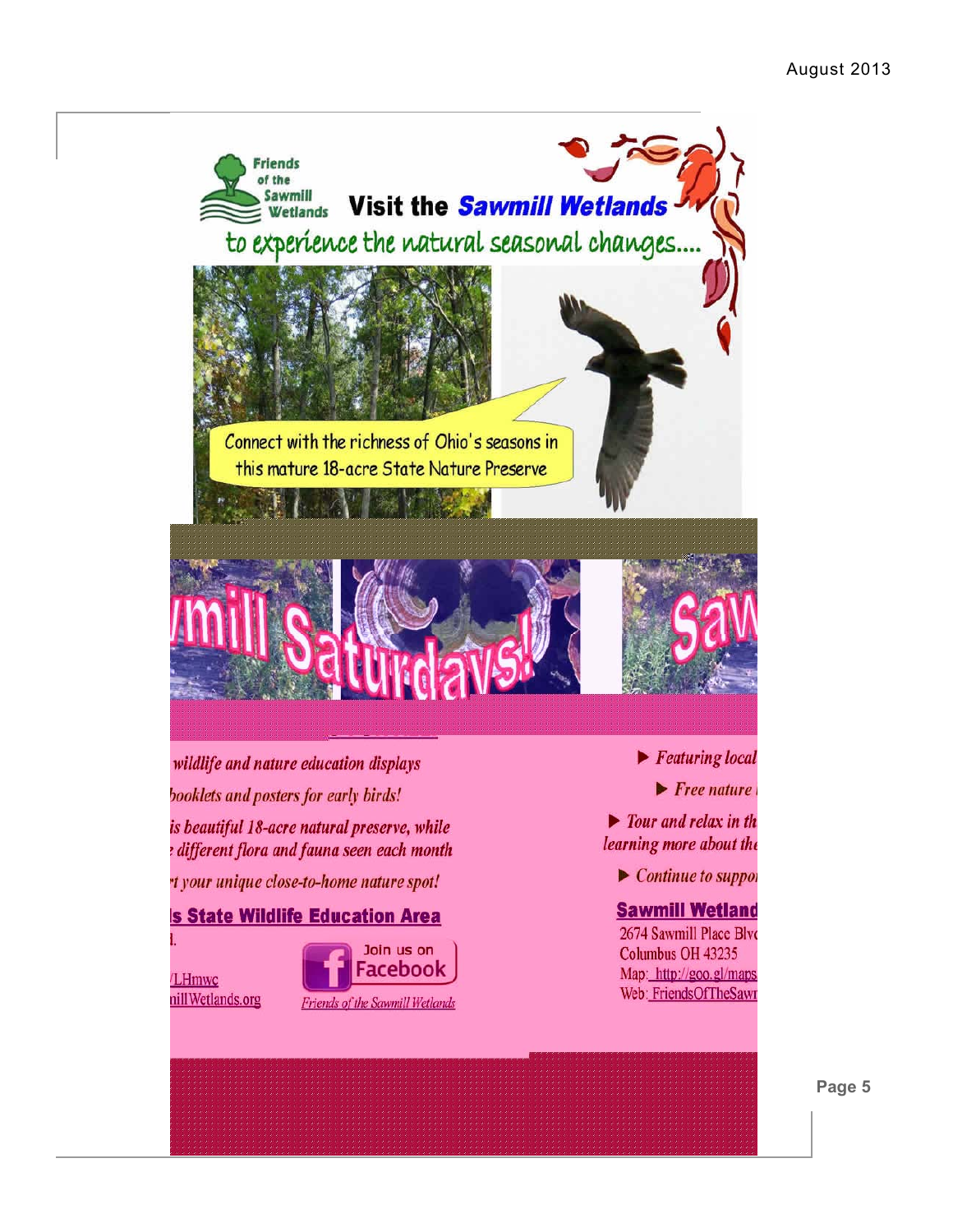### **The Wetlands Initiative**

**"...wetlands will reduce the impact of flooding by absorbing waters that would otherwise concentrate within a watershed and lead to floods. "**  A common misconception is that wetlands cause flooding, especially where residential areas are established near wetlands. There is often a correlation where heavy rains swell the boundaries of a wetland and basements flood nearby. The false logic occurs when you see two events and attribute a cause/ effect relationship. In this case, the wetland is the cause and the result or effect is the basement flooding. Logical reasoning states that just because two things happen in rapid succession that one thing does not necessarily cause the other.

Here is a tired example that you may have heard. A rooster crows in the early morning and then the sun comes up. Two events that happen, one right after the other, may be cause and effect, but in this case who would assume that the sun rose as a result of the rooster's crowing? This faulty line of reasoning was identified

by Socrates more than two thousand years ago and is known by the Latin phrase *Post Hoc, Ergo Propter Hoc.* 

According to fallacyfiles.org "The Post Hoc Fallacy is committed whenever one reasons to a causal conclusion based solely on the supposed cause preceding its "effect". Of course, it is a necessary condition of causation that the cause precede the effect, but it is not a sufficient condition. Thus, post hoc evidence may suggest the hypothesis of a causal relationship, which then requires further testing, but it is never sufficient evidence on its own."

So what really makes the basements flood? The same rain that added to the girth of the neighborhood wetland also seeped into the ground. The water table will rise where the basement has been built. If the house were a ship, it would rise with tide of new water. But



Where the Missouri River joins the Mississippi comparing normal waters above and the flood of 1993 below. Photos courtesy of NASA.

since the water does not lift the foundation of the house it applies pressure to the floor and walls, seeping in wherever there is a weak spot. If there is no sump-pump or other drainage mechanism, water will get inside.

In some cases a rain event can cause sewer backup. In many municipal drainage systems, overloaded storm drains overflow into sanitary sewers to drive the system backwards into basements. This is a tragic and disgusting mess that results from engineering faults rather than natural wetlands.

The Wetlands Initiative (TWI), dedicated to restoring the wetland resources of the Midwest to improve water quality, increase wildlife habitat and biodiversity, and reduce flood damages, is a nonprofit corporation. TWI has researched the impact of wetlands on flooding. Their conclusion is that wetlands will reduce the impact of flooding by absorbing waters that would otherwise concentrate within a watershed and lead to floods. They propose that areas within a 100 year flood plain should be returned to their basic functions and connectivity thereby holding floodwaters, improving water quality and supporting rich, biodiverse habitats. Much of this potential floodplain is rich agricultural land. It should be assumed that flooding is natural and normal. Development in these areas should be discouraged while existing farms should be compensated for receiving flood waters.

Their study estimated that such conversion would produce a net value of \$500 million per year provided by reconverted wetlands in the upper Mississippi drainage. For details of their study see http://wetlandsinitiative.org/what-we-do/ reducing-flood-damagestudy.html Another supporting article can be found Posted by Sandra Postel of National Geographic's Freshwater Initiative in Water Currents on May 3, 2011 in the **Mississippi Floods Can Be Restrained With Natural Defenses.**

**Page 6**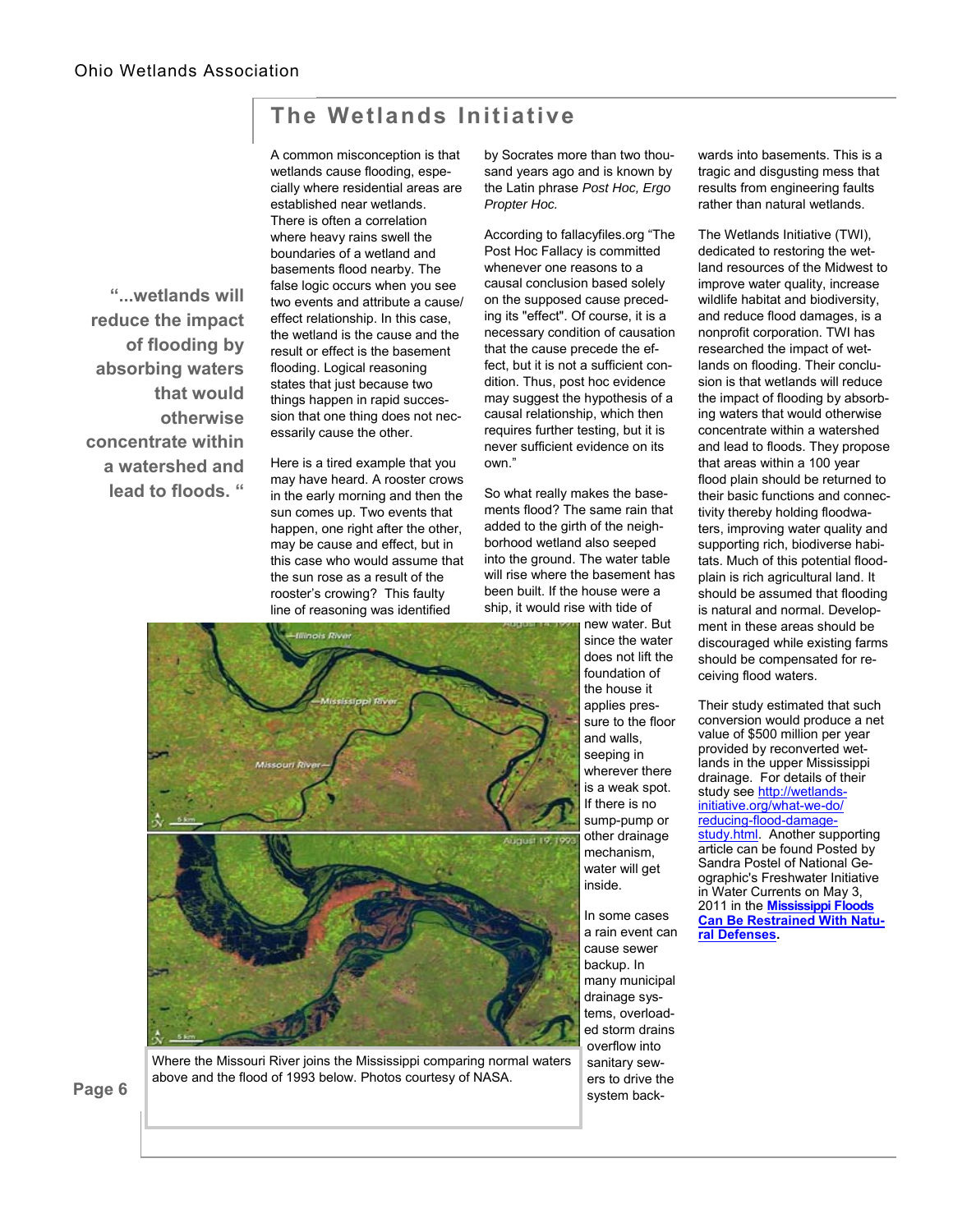# **Marsh Wren** *Cistothorus palustris*

By Delores Cole

I call this little, secretive, songbird the gymnast of the reeds. When you do get a chance to actually see the bird, usually in spring, check out how it is perched. When it sits up to see who the intruder is, it can be straddling two reeds.

The Marsh Wren is found throughout much of North America. It breeds from British Columbia, central interior Canada, Manitoba, and Nova

distinct eyestripe.

BirdJam describes the wren's song as a series of reedy, gurgling warbles followed by a dry, rattling trill. It also says that individual males have many song patterns, ranging from about 40 in eastern populations to nearly 150 in some western regions. If you are in a marsh and hear this bird, you will probably continue to hear him the entire time you are in the marsh.



**Marsh Wren** photo by Brian Zwiebel

Scotia south to Mexico, the Gulf coast and Florida. It is a migrant in Ohio.

It is a thin-billed small  $(4 - 6)$ inches) brown bird whose tail is often held upright. It has a dark cap, whitish eyeline, bold black and white streaks on the back, buffy flanks and a whitish chest. Males and females are similar in appearance, but only males sing. The juvenile is similar to male adult features, but lacks the bold striping and only has an in-

The male wren is not a faithful partner and has a habit of building up to fifteen domeshaped shells in his territory, lashing together cattails and reeds. These shells are called "courting" nests. While sitting high atop a perch in the marsh, he sings, trying to

entice a female to select a nest in his territory. Once the female has chosen one of his shells, she completes the nest by lining it with cattail down, feathers, and leaves and lays her eggs. Sometimes a second female chooses a nest on the opposite end of his territory. Two to three females can pair with one male in the same timeframe. I guess all those extra nests come in handy!

Typically Marsh Wrens lay five to six eggs which are dull brown with dark brown spots.

The female incubates the eggs for 13-16 days, and the young fledge between 11-16 days after hatching. The males are singing by the time they fledge. Marsh wrens usually hatch two broods per season. Both male and female Marsh Wrens, destroy neighboring wren nests that have eggs when given the chance.

These birds eat mainly invertebrates, especially spiders and insects including bees, ants, wasps, beetles, dragonflies, damselflies, and moths. Marsh Wrens spend most of their time foraging on or near the marsh floor, gleaning insects from stems and leaves of vegetation and from the water's surface. Some wrens may also forage in thickets or shrub patches near the marsh.

So the next time you visit a marsh in the spring, you will know where that gurgling warble you are hearing over and over comes from!